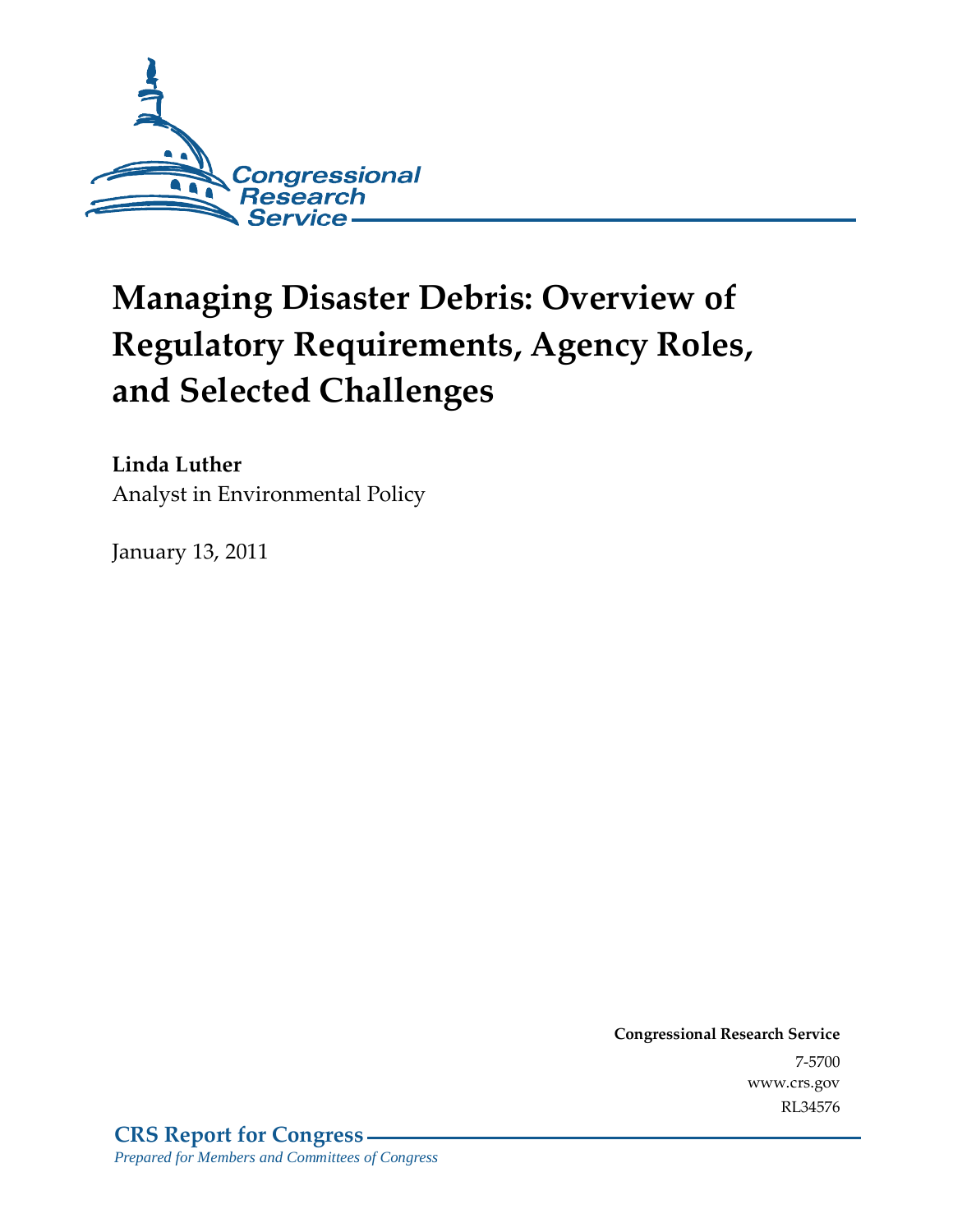## **Summary**

After a disaster, when a region turns its attention to rebuilding, one of the greatest challenges to moving forward may involve how to properly manage debris generated by the event. Options include typical methods of waste management—landfilling, recycling, or burning. The challenge after a major disaster (e.g., a building or bridge collapse, or a flood, hurricane, or earthquake) is in managing significantly greater amounts of debris often left in the wake of such an event.

Debris after a disaster may include waste soils and sediments, vegetation (trees, limbs, shrubs), municipal solid waste (common household garbage, personal belongings), construction and demolition debris (in some instances, entire residential structures and all their contents), vehicles (cars, trucks, boats), food waste, so-called white goods (refrigerators, freezers, air conditioners), and household hazardous waste (cleaning agents, pesticides, pool chemicals). Each type of waste may contain or be contaminated with certain toxic or hazardous constituents. In the short term, removal of debris is necessary to facilitate the recovery of a geographic area. In the long term, the methods by which these wastes are to be managed require proper consideration to ensure that their management (by landfilling, for example) will not pose future threats to human health or the environment.

After a presidentially declared disaster, federal funding or direct assistance in response to the disaster may be available to a state or local government. The Federal Emergency Management Agency (FEMA) may provide funding through its Public Assistance (PA) Grant Program for debris removal operations that eliminate immediate threats to lives, public health, and safety, or eliminate immediate threats of significant damage to improved public or private property. The federal share of funding to the affected area will be stated in the disaster declaration, but will be no less than 75%. The funding will be available for response activities in a designated geographic area for a specific period of time.

In addition to funding, if the state or local government does not have the capability to respond to the disaster, it may request direct federal assistance from FEMA. Federal agencies most likely to assist with debris removal operations are the U.S. Army Corps of Engineers (the Corps) and the U.S. Environmental Protection Agency (EPA). Activities they may perform include right-of-way clearance, curbside waste pickup, private property debris removal, property demolition, assistance with contaminated debris management, and collection of household hazardous waste.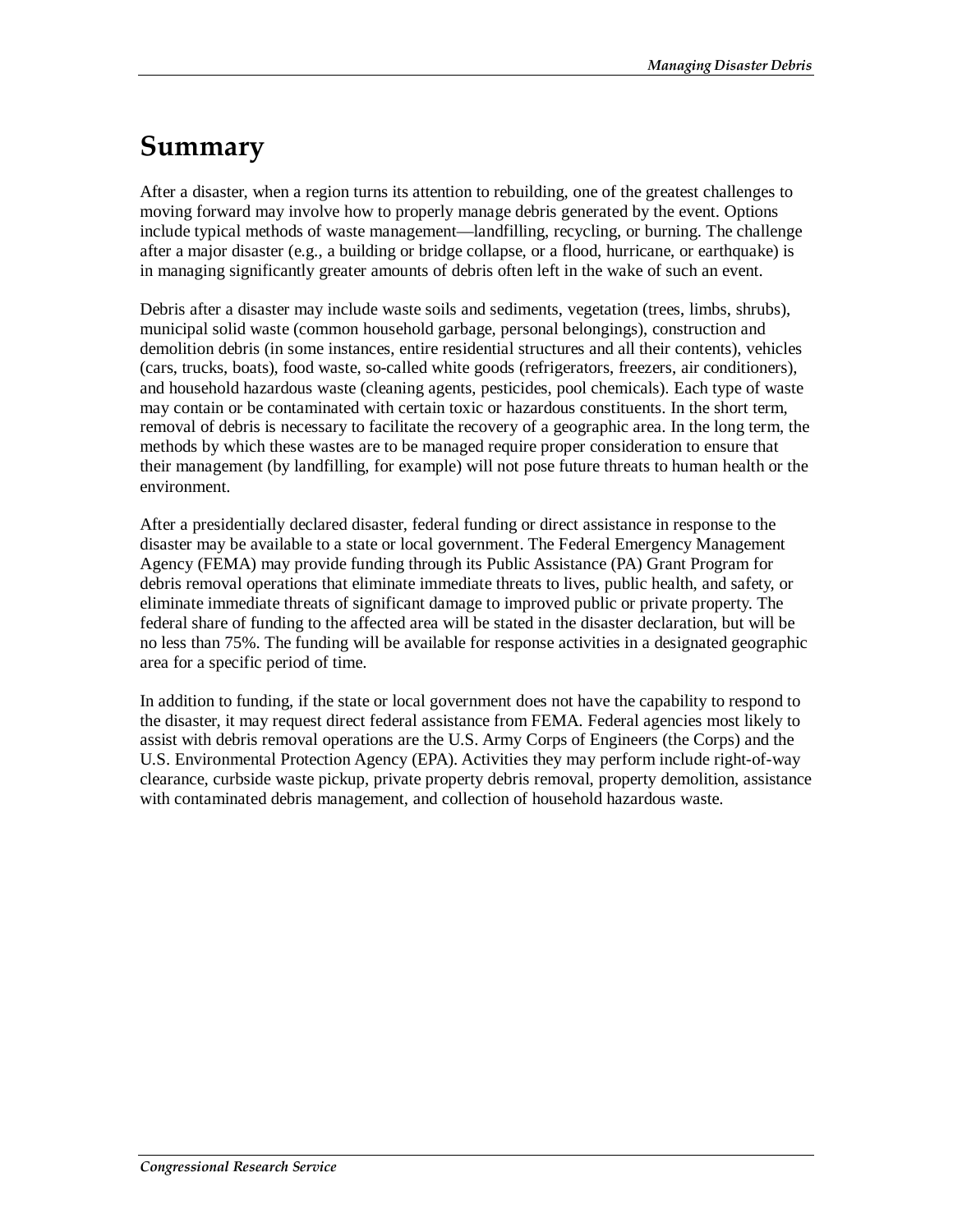## **Contents**

### Contacts

|--|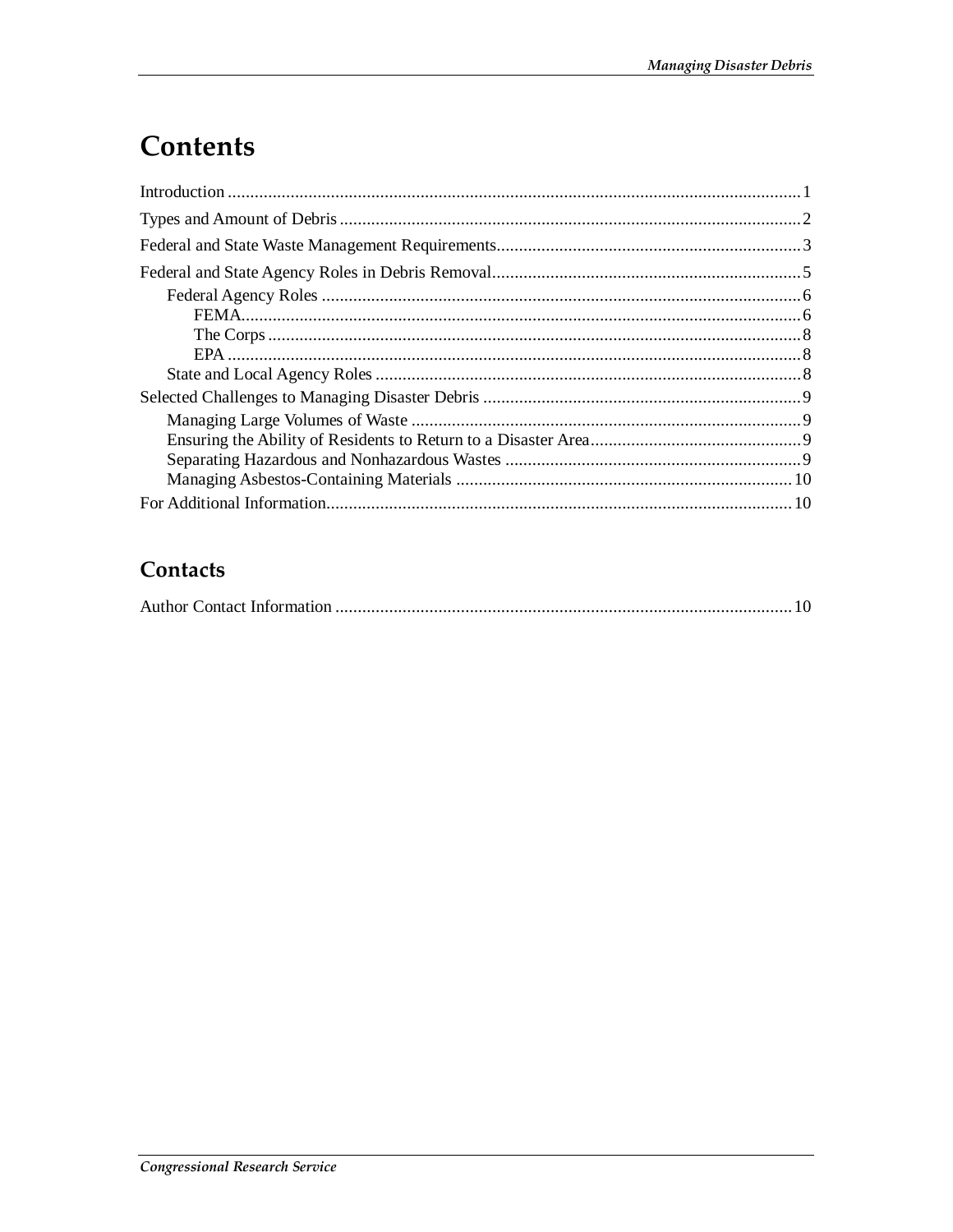## **Introduction**

In the aftermath of a major natural disaster, a potential threat to safety and obstacle to recovery and rebuilding is the presence of significant amounts of disaster debris. Depending on the type of disaster, debris may include waste soils and sediments, vegetation (trees and shrubs), man-made structures (collapsed homes, buildings, or bridges), and personal property. The ability of residents to return to the area and live in a safe and healthy environment may depend on how quickly and effectively a community manages its debris.

There are many factors that influence the proper and timely management of disaster debris. For one, the sheer volume of debris can overwhelm a community. As an illustration, what follows are disaster debris amounts generated during three major disasters:

- Hurricane Katrina, 2005—more than 118 million cubic yards  $(CY)^1$  over a 93,000-square-mile area.
- Hurricane Andrew, 1992—43 million CY over a 500-square-mile area.
- The Northridge Earthquake, 1994—7 million CY.

A large volume of waste can quickly overburden existing landfill space. The likely best choice for most regions will involve diverting as much debris as possible from area landfills (through recycling, burning, composting, or another method of volume reduction) the logistics of which, however, can prove complicated without proper pre-disaster planning.

Also, the desire to manage disaster debris as quickly as possible can have detrimental long-term repercussions if debris is managed improperly. During a disaster, some amount of hazardous waste will likely be commingled with nonhazardous wastes (for instance, under flooding conditions, household hazardous waste or sewage may contaminate nonhazardous personal property). Afterward, improper disposal of hazardous waste may lead to future environmental, health, or safety problems, such as the contamination of local groundwater.

This report addresses debris resulting from a "major disaster" or "emergency" declared<sup>2</sup> by the President. First, it discusses the types of debris commonly generated during and after a disaster and selected factors that can make "debris removal"<sup>3</sup> such a costly, complex operation. Second, it discusses the roles of federal, state, and local agencies after a disaster has been declared—with regard to both funding debris removal and the actual physical process of removal.

 $<sup>1</sup>$  By way of comparison, a cubic yard is approximately the size of a conventional dishwasher.</sup>

 $2^2$  A distinction to be made regarding "declared" disasters is that the cleanup related to such events is eligible for a certain amount of federal funding. This is in contrast to a disaster such as the April 20, 2010, explosion on the *Deepwater Horizon* offshore drilling rig, and resulting oil spill in the Gulf of Mexico. That event also generated large amounts of oily waste and debris (e.g., oil soaked booms and dead animals). While the cleanup costs related to that event were the responsibility of a private company, the federal and state waste management requirements discussed in this report would still apply to such a disaster.

 $3$  In this report, the term "debris removal" is used broadly. Where necessary, actions such as disposal or recycling are referred to specifically.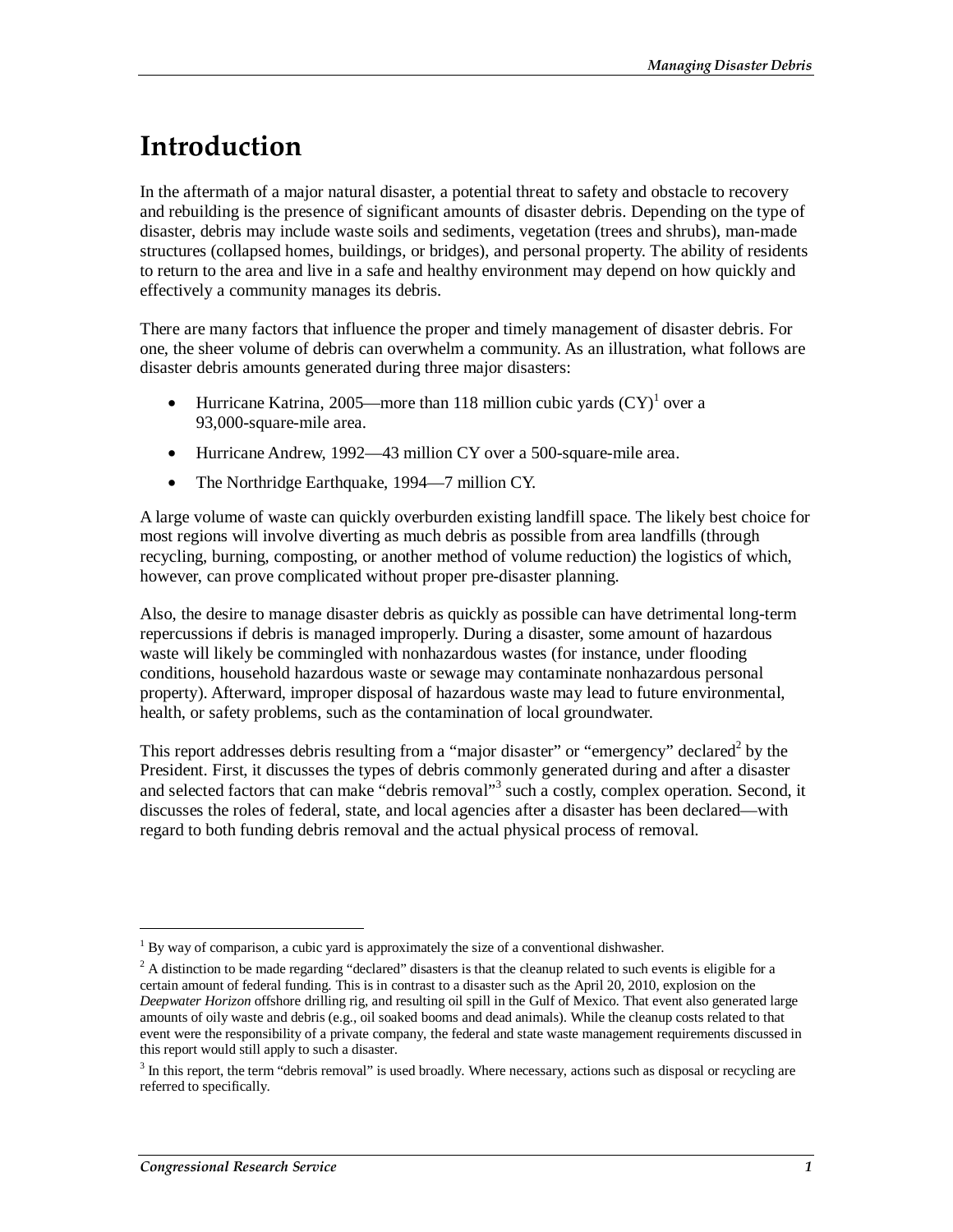## **Types and Amount of Debris**

Generally, "disaster debris" includes waste materials created after a natural disaster such as an earthquake, tornado, fire, flood, hurricane, or winter snow or ice storm. Before a community can move forward with debris recovery, it must have some understanding of the types of debris involved and the volume it must handle.

The type of debris generated is largely dependent upon the nature of the disaster.<sup>4</sup> For example, debris caused by flooding differs somewhat from debris resulting from an earthquake or tornado. Each category of debris poses individual challenges to disposal, particularly when generated in significant amounts or when forms of waste become mixed with one another to the point that separation is difficult. Typical disaster debris includes

- municipal solid waste (MSW)—personal belongings and general household trash;
- soil and sediment;
- putrescibles—animal carcasses (pets or farm animals), rotten or spoiled fruits, vegetables, seafood, or meats;
- white goods—refrigerators, freezers, air conditioners, washers, dryers, stoves, water heaters, and dishwashers;
- household hazardous waste—oil, pesticides, paints, cleaning agents;
- construction and demolition (C&D) debris—road, bridge, or building materials such as metals, asphalt, drywall, plaster, brick, concrete, roofing materials, and treated or untreated lumber;
- vegetative debris—trees, branches, shrubs, and logs;
- vehicles and vessels—cars, trucks, and boats, fuel, motor oil, batteries, and tires; and
- electronic waste—computers, televisions, printers, stereos, DVD players, and telephones.

To appropriately manage these different waste streams, it is also necessary to estimate the total volume of debris. This is important for various reasons, including the identification of appropriate staging grounds to separate wastes, determination of necessary landfill space, determination of necessary contract services, and anticipation of special handling requirements applicable to hazardous debris.

There are various methods of estimating debris totals. The U.S. Army Corps of Engineers (the Corps) uses mathematical modeling forecasts that take into account such factors as the number of

<sup>4</sup> For more information, see the Environmental Protection Agency's report *Planning for Natural Disaster Debris*, March 2008, pp. 6-7, available at http://www.epa.gov/epawaste/conserve/rrr/imr/cdm/debris.htm and the Federal Emergency Management Agency's *FEMA-325, Public Assistance: Debris Management Guide*, July 2007, pp. 54-57, available at http://www.fema.gov/government/grant/pa/demagde.shtm.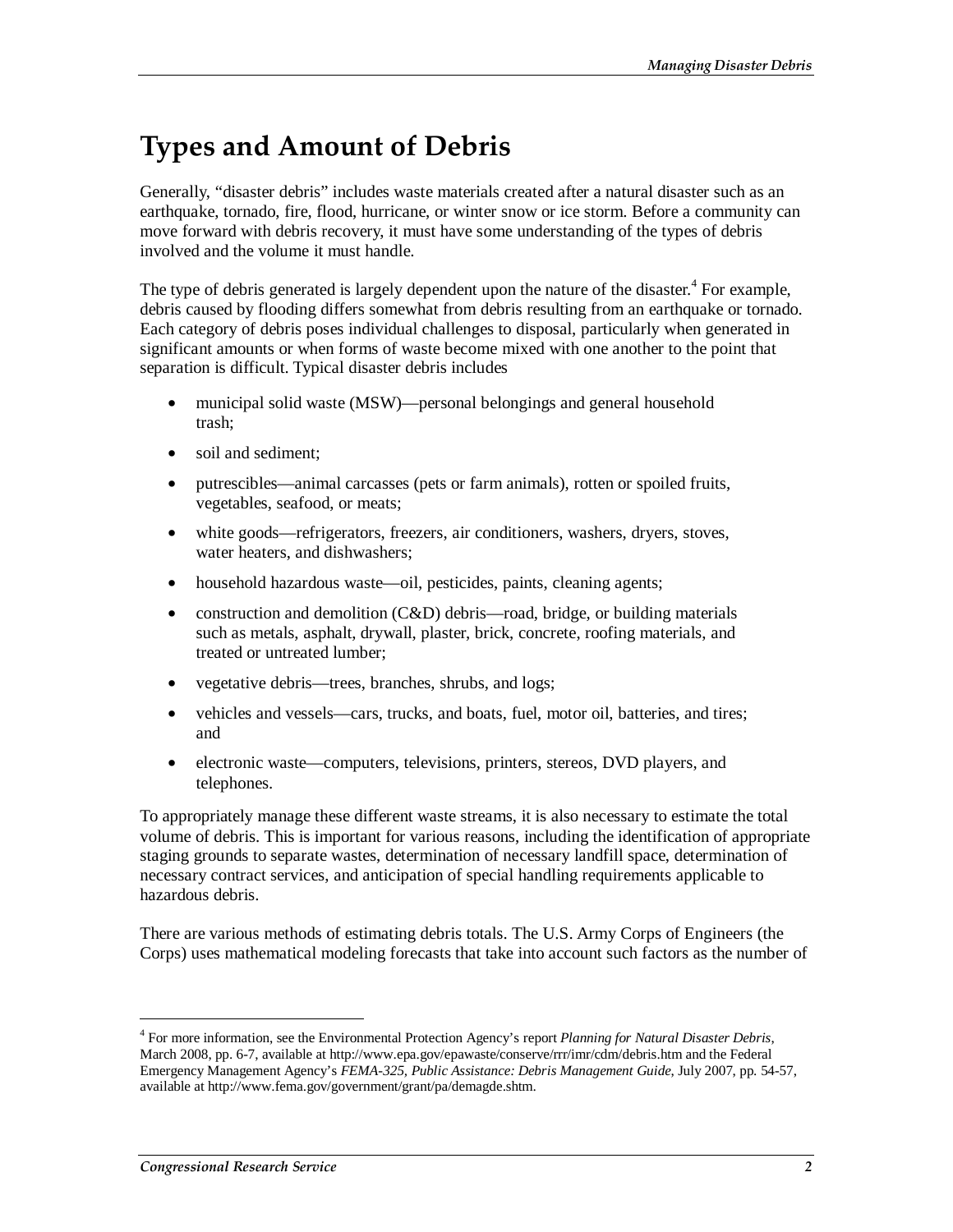households affected, the amount of vegetative cover in a given area, commercial density, and a storm's intensity.<sup>5</sup>

To effectively manage disaster debris, the U.S. Environmental Protection Agency (EPA) and the Federal Emergency Management Agency (FEMA) recommend that states develop a disaster debris management plan before a disaster strikes. Such plans delineate the types of disaster debris that will be handled under particular emergency conditions and existing laws that apply to the handling and disposal of different types of waste (i.e., hazardous waste, nonhazardous waste, asbestos-containing materials). State plans may also specify requirements regarding a selection of debris storage and staging sites and waste-handling methods (e.g., chipping/grinding, burning, or landfilling) for certain types of waste, provide an inventory of debris capacity at local debris management facilities—including recycling, waste to energy, and disposal options—and evaluate equipment and administrative needs such as pre-negotiated waste management contracts and prequalified contractors.<sup>6</sup>

## **Federal and State Waste Management Requirements**

Although any waste management choice may involve certain environmental concerns, landfilling and burning often cause the most concern among a region's residents. Generally, disaster debris will be sent to a landfill or it may be managed in some way that reduces its volume (such as open burning/incineration, $\frac{7}{1}$  recycling, or chipping and grinding). Each choice involves activities that may require compliance with certain local, state, or federal regulations. For example, states are required to manage solid and hazardous waste in accordance with provisions of the Resource Conservation and Recovery Act (RCRA).<sup>8</sup> (In addition to RCRA, depending on how waste is managed, provisions of other environmental laws such as the Clean Air Act or Clean Water Act may also apply.)

Under Subtitle C of RCRA, EPA has the authority to implement and enforce hazardous waste management standards. Businesses that generate hazardous waste above certain thresholds must transport, treat, store, and dispose of their hazardous waste in accordance with certain regulatory requirements. However, households and certain small businesses are essentially exempt from hazardous waste management requirements under RCRA. This means that hazardous waste generated by these entities can be disposed of in common household or municipal garbage. After a disaster, this can be a particular concern when hazardous waste is generated in significant amounts by these unregulated entities.

<sup>5</sup> *FEMA-325, Public Assistance: Debris Management Guide*, pp. 53-62 and Appendix B.

<sup>6</sup> EPA, *Planning for Natural Disaster Debris*, pp. 3-31.

 $<sup>7</sup>$  Open burning includes both burning debris in an open pit and burning debris in an air curtain incinerator (ACI). The</sup> air curtain method incorporates a pit constructed by digging below grade or building above grade (if there is a shallow groundwater table) and a blower. The blower and pit make up an engineered system which must be precisely configured to properly function. The blower must have adequate air velocity to provide a "curtain effect" to hold smoke in and to feed air to the fire below. See EPA's "Planning for Natural Disaster Debris, pp. 30.

 $8$  Solid waste is defined broadly under the law as "any garbage, refuse ... and other discarded material" (42 U.S.C.  $§$ 6903). Hazardous waste, a subset of solid waste, is defined as a solid waste that is either specifically listed in the regulations (40 C.F.R. §§ 261.31-261.33) or meets specific criteria that make it toxic, ignitable (i.e., burns readily), corrosive, or reactive (e.g., explosive) (40 C.F.R. § 261.3).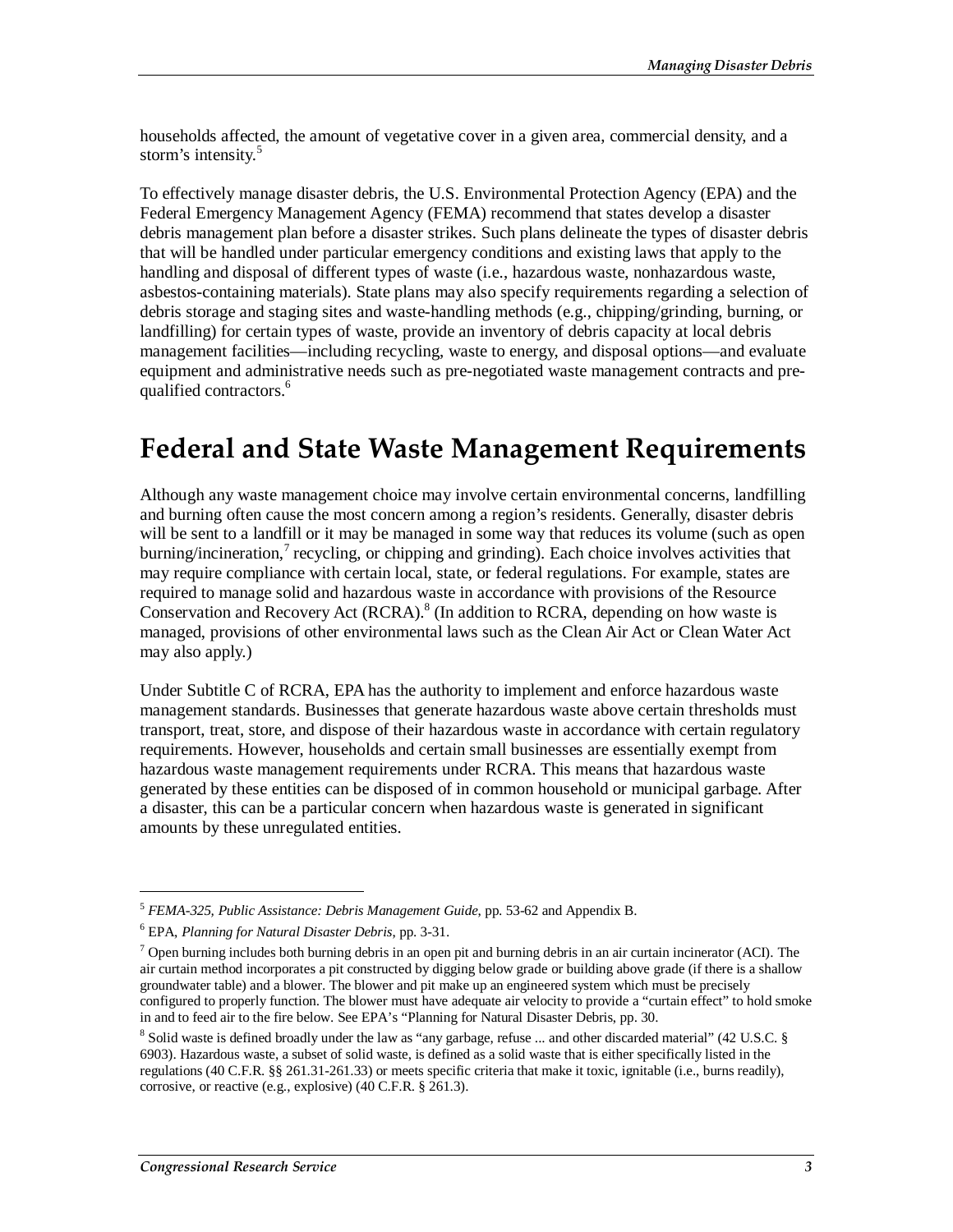Non-hazardous solid wastes are regulated under Subtitle D of RCRA.

Under Subtitle D, EPA established criteria applicable to solid waste management facilities that may receive hazardous household waste and hazardous wastes from small quantity generators.<sup>9</sup> Subsequently, EPA promulgated "Criteria for Municipal Solid Waste Landfills" (at 40 C.F.R. 258). Those regulations include location restrictions, operation and design criteria (e.g., liner, leachate collection, run-off controls), groundwater monitoring and corrective action requirements, closure and post-closure care, and financial assurance criteria. The permitting and monitoring of municipal and non-hazardous waste landfills are the responsibility of individual states. The actual planning and direct implementation of solid waste programs under Subtitle D are largely a state and local function.

While municipal solid waste (MSW) landfills are required to meet minimum federal standards, non-hazardous solid waste that falls outside the definition of MSW is regulated by individual states. Often, a sizable proportion of disaster debris is classified as construction and demolition (C&D) waste. Under federal law, C&D waste is classified neither as hazardous waste nor as MSW. Therefore, C&D landfills are not subject to federal design and operational criteria (i.e., C&D landfills are not required under federal law to have protective liners that an MSW landfill would have).

In addition to having the authority to determine what criteria a C&D *landfill* must meet, states would also have the authority to determine what materials constitute C&D waste. In the event of an emergency, a state may change the regulatory definition of C&D debris to more broadly characterize larger volumes of debris that have been generated in the wake of a particular disaster. One issue of concern with this approach is that C&D waste commingled with more hazardous materials could be disposed of at landfills that are not designed to accept such wastes. Therefore, it is suggested that hazardous materials such as asbestos, lead-based paint, PCBs, and any other contaminated materials should be separated from  $C&D$  waste before landfill disposal.<sup>10</sup> Further, to lessen the burden on disposal facilities and potentially reduce costs, it is recommended that C&D waste be reused and recycled.

Like C&D waste, vegetative debris often represents a significant proportion of disaster debris. Vegetative debris can be chipped or ground up for re-use. It is estimated that the volume of vegetative debris can be reduced by as much as 75% using this method of waste reduction. Because of the potentially huge volume of vegetative debris following a disaster, burning may be a preferred method of waste-handling (which reduces the waste by as much as 95%). If that is the case, local, state, or federal regulations that control emissions of air pollutants will likely apply. Further, when mixed or contaminated with other wastes (such as sewage), burning may not be an option. Also, if residents have begun to return to a disaster area, there may be significant opposition to burning by community members who would be affected by the smoke.<sup>11</sup>

 $9$  "Small quantity generators" (SQGs) are a category of hazardous waste generators. As specified under Section 3001(d) of RCRA Subtitle C, SQGs are those that generate between 100 and 1,000 kilograms of hazardous waste during a calendar month.

<sup>10</sup> EPA, *Planning for Natural Disaster Debris*, p. 22-24.

 $11$  The impact to the community depends on the burning method used. For example, air curtain pit incinerators have fewer environmental impacts than uncontrolled open-air burning.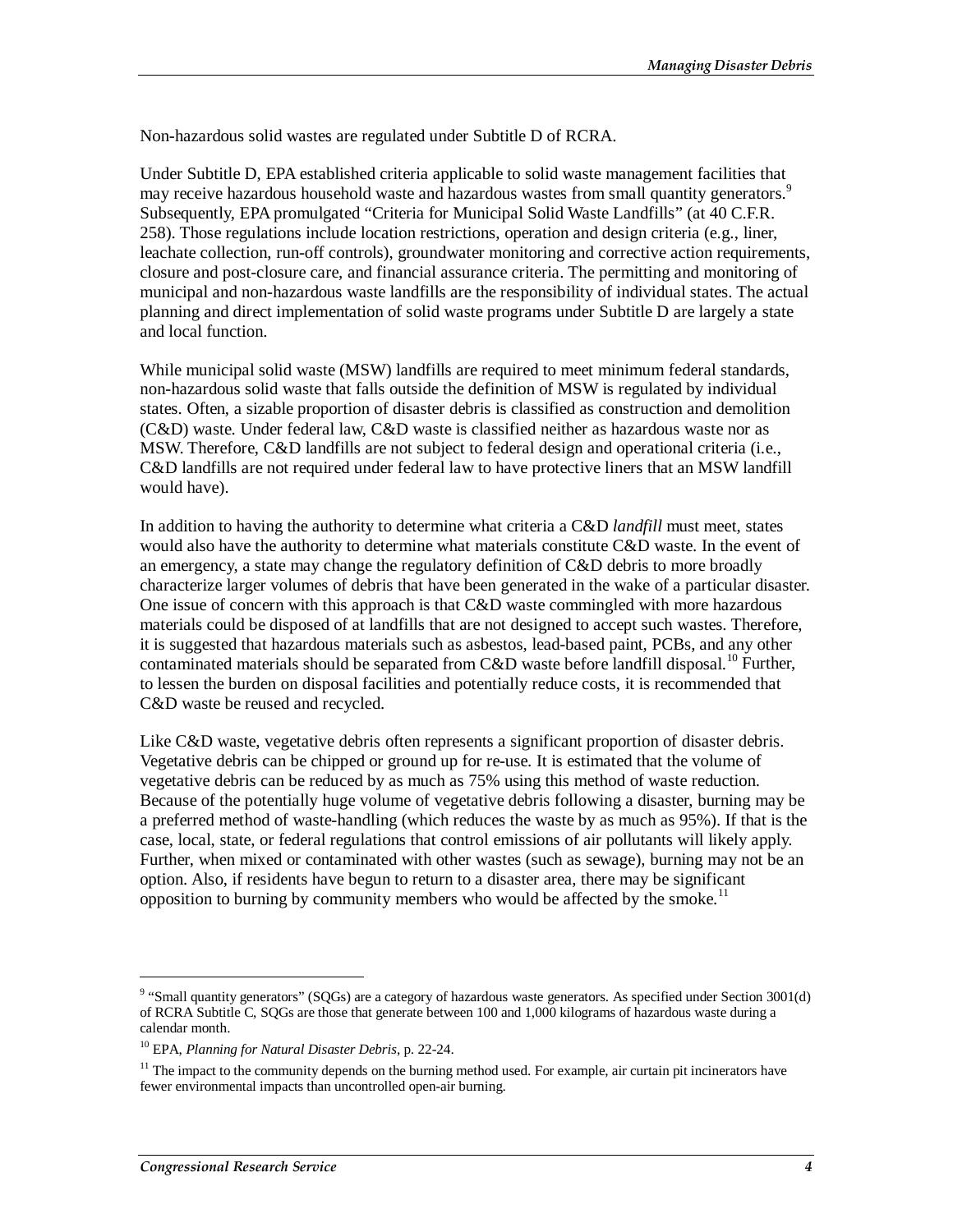Following are other common categories of waste and special handling requirements, pursuant to local, state, or federal regulations or recommendations, that apply to each:

- **White goods** must be separated from other waste and delivered to certified recyclers permitted to drain refrigerants and other regulated chemicals and oils.
- **Household hazardous waste (HHW)** should be collected separately and disposed of in specially designed landfills.
- **Putrescible wastes** rot or decay quickly, and must be managed quickly to avoid disease vectors (rodents, flies, mosquitoes). Some putrescibles can be composted and rendered.
- **Electronic wastes**, which contain lead, mercury, and other heavy metals, should be separated from other waste recycled or disposed of as HHW.
- **Automobiles and boats** generally can be recycled, but gas tanks, mercury switches, batteries, and tires should be removed and managed separately.
- **Soils and sediments** can be reused. However, in agricultural areas, soil may be too contaminated with fertilizers or other chemicals to be used on residential or agricultural lands.

## **Federal and State Agency Roles in Debris Removal**

Federal agency response to debris removal after a disaster is generally done in accordance with provisions of the Robert T. Stafford Disaster Relief and Emergency Assistance Act (The Stafford Act, 42 U.S.C. §§ 5121-5206).<sup>12</sup> The Stafford Act authorizes the President to declare a "major disaster" or "emergency" which in turn enables federal agencies to provide assistance to state and local governments overwhelmed by catastrophes. The declaration may also authorize all federal agencies, as necessary, to provide assistance to respond to a disaster, including the "demolition of unsafe structures which endanger the public" (§ 5170b) and debris removal activities (§ 5173).<sup>13</sup> The declaration will also specify geographic areas over which the declaration is made.

The National Response Framework (NRF or the Framework) is a guide to existing federal authorities applicable to all-hazard responders. Developed by the Department of Homeland Security (DHS), the NRF applies to situations in which the resources of state and local authorities are overwhelmed and authorities have requested federal assistance. The NRF does not confer new authorities upon the Secretary of DHS or any other federal official. Rather, the NRF establishes the coordinating structures, processes, and protocols required to integrate the specific statutory and policy authorities of various federal departments and agencies.

The NRF identifies and groups the capabilities of federal departments and agencies into 15 Emergency Support Functions (ESFs) to provide the planning, support, resources, program

<sup>&</sup>lt;sup>12</sup> For more information on provisions of the Stafford Act, see CRS Report RL33053, *Federal Stafford Act Disaster Assistance: Presidential Declarations, Eligible Activities, and Funding*, by Keith Bea.

<sup>&</sup>lt;sup>13</sup> The Stafford Act and implementing regulations use the term "debris removal" in a broad sense to encompass the entire process of removing, handling, recycling, and disposing of debris (44 C.F.R. 206.224).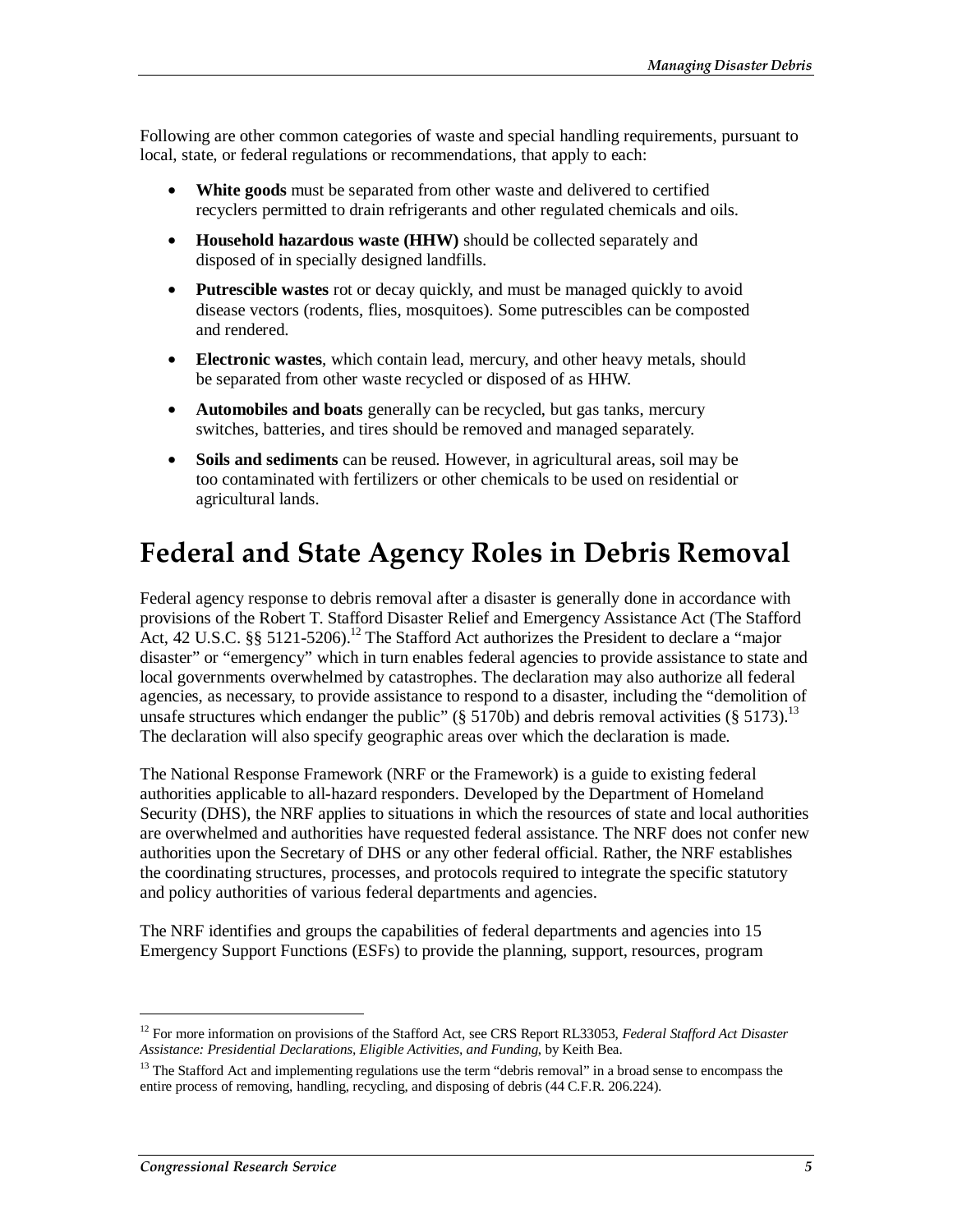implementation, and emergency services most likely to be needed.<sup>14</sup> Two ESFs include debris removal missions:

- ESF #3, Public Works and Engineering—this includes infrastructure protection and emergency repair, infrastructure restoration, engineering services, construction management, and critical infrastructure liaison. The Corps is the lead agency to complete this ESF.<sup>15</sup>
- ESF #10, Oil and Hazardous Materials Response—this includes oil and hazardous materials response and environmental safety and short- and long-term cleanup. EPA is the lead agency to complete this ESF; the Corps provides support. $^{16}$

### **Federal Agency Roles**

#### **FEMA**

FEMA serves two primary roles in debris removal operations. First, it provides funding to eligible applicants. Second, it may provide direct federal assistance to an applicant (state or local government) that does not have the capability to respond to a presidentially declared disaster.<sup>17</sup>

#### *Funding debris removal*

With regard to funding, FEMA provides grant assistance to reimburse state, tribal, and local governments, and certain types of private nonprofit organizations for their response and recovery efforts. This is done through FEMA's Public Assistance (PA) Grant Program. To be eligible for PA funding, the debris removal work must

- be a direct result of a presidentially declared disaster;
- occur within the designated disaster area; and
- be the legal responsibility of the applicant at the time of the disaster.<sup>18</sup>

Eligible activities must also be in the public interest, which is defined as activities that will

- eliminate an immediate threat to lives, public health, and safety;
- eliminate immediate threats of significant damage to improved public or private property;
- ensure the economic recovery of the affected community to the benefit of the community-at-large; or

<sup>14</sup> See FEMA's *National Response Framework*, available at https://www.fema.gov/emergency/nrf/.

<sup>15</sup> See FEMA's the *National Response Framework*, "Emergency Support Function #3—Public Works and Engineering Annex," available at https://www.fema.gov/pdf/emergency/nrf/nrf-esf-03.pdf.

<sup>16</sup> See FEMA's the *National Response Framework*, "Emergency Support Function #10—Oil and Hazardous Materials Response Annex," available at https://www.fema.gov/pdf/emergency/nrf/nrf-esf-10.pdf. <sup>17</sup> 42 U.S.C. § 5172.

 $18$  44 C.F.R. 206.223(a).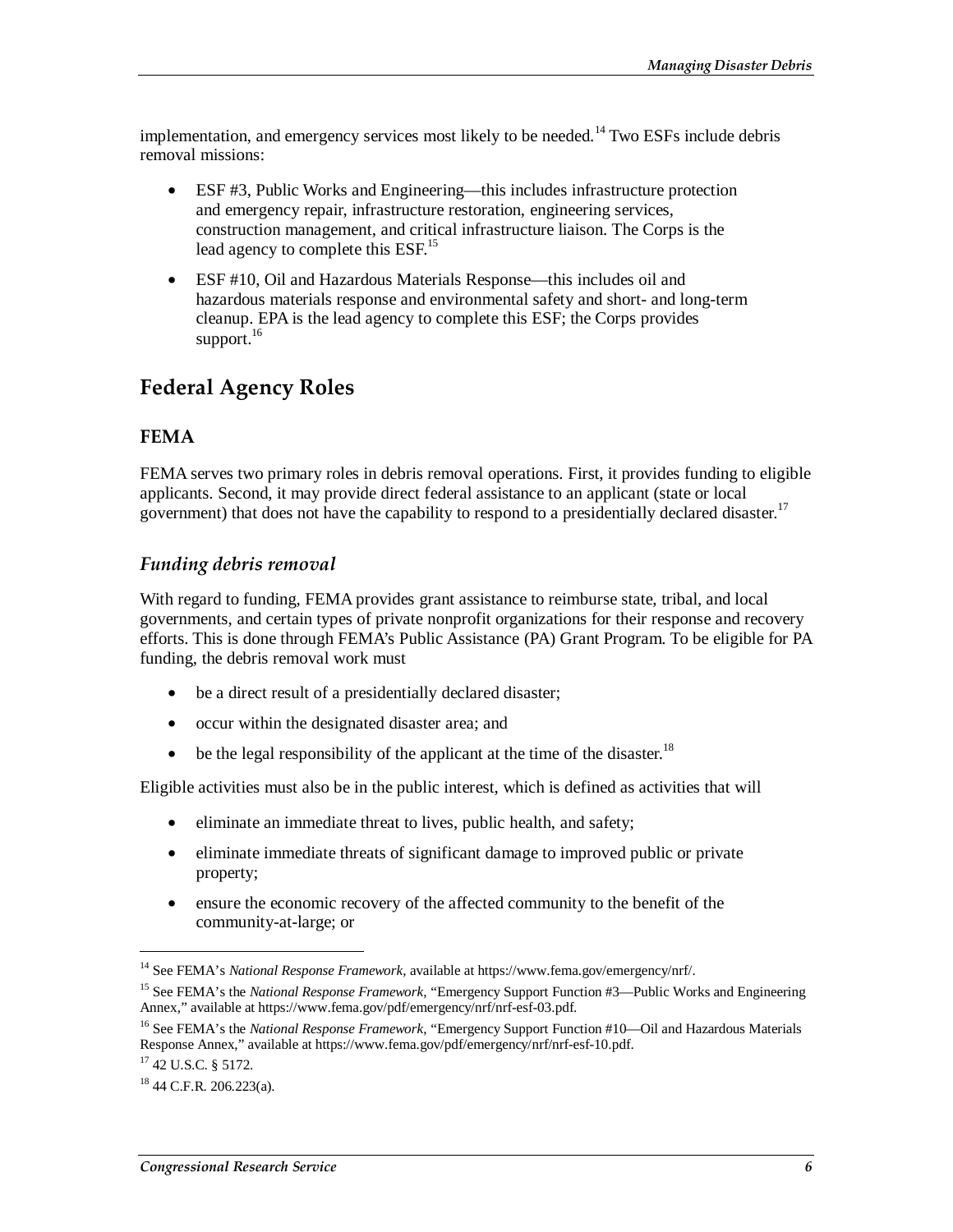• mitigate the risk to life and property by removing substantially damaged structures and associated appurtenances as needed to convert property acquired through a FEMA hazard mitigation program to uses compatible with open space, recreation, or wetlands management practices.<sup>19</sup>

The disaster declaration will state whether debris removal operations will be funded. The federal share will also be specified. That share will be no less than 75%, but may be more if requested by the state and approved by the President.

#### *Providing direct assistance*

When an affected state or local government does not have the capability required to respond to a presidentially declared disaster, it may request direct federal assistance from FEMA.<sup>20</sup> The approved request is called a "mission assignment." A mission assignment is a work order issued by FEMA to another federal agency directing completion of a specific assignment in response to a presidential declaration of a major disaster or emergency.<sup>21</sup> To have debris removal activities mission assigned,

- the state must specifically request it from FEMA;
- the community must demonstrate that the required disaster-related efforts exceed state and local resources; and
- the scope of work must include specific quantifiable, measurable tasks.

Eligible debris-related activities include

- removing debris from critical roadways and facilities;
- removing debris from curbsides or from eligible facilities and hauling it to either temporary or permanent disposal sites;
- identifying, designing, operating, and closing debris management sites;
- monitoring debris removal operations; and
- demolishing and/or removing disaster-damaged structures and facilities in accordance with FEMA regulations and policies.

Depending on the nature and location of debris (e.g., on farmland, highways, in the coastal zone), many federal agencies may provide assistance in fulfilling requirements of the applicable ESF. However, the Corps and EPA are the two lead agencies responsible for completing debris-related ESFs.

<sup>19 44</sup> C.F.R. 206.224(a).

 $20$  42 U.S.C. § 5173.

<sup>21</sup> *FEMA-325, Public Assistance: Debris Management Guide*, p. 141.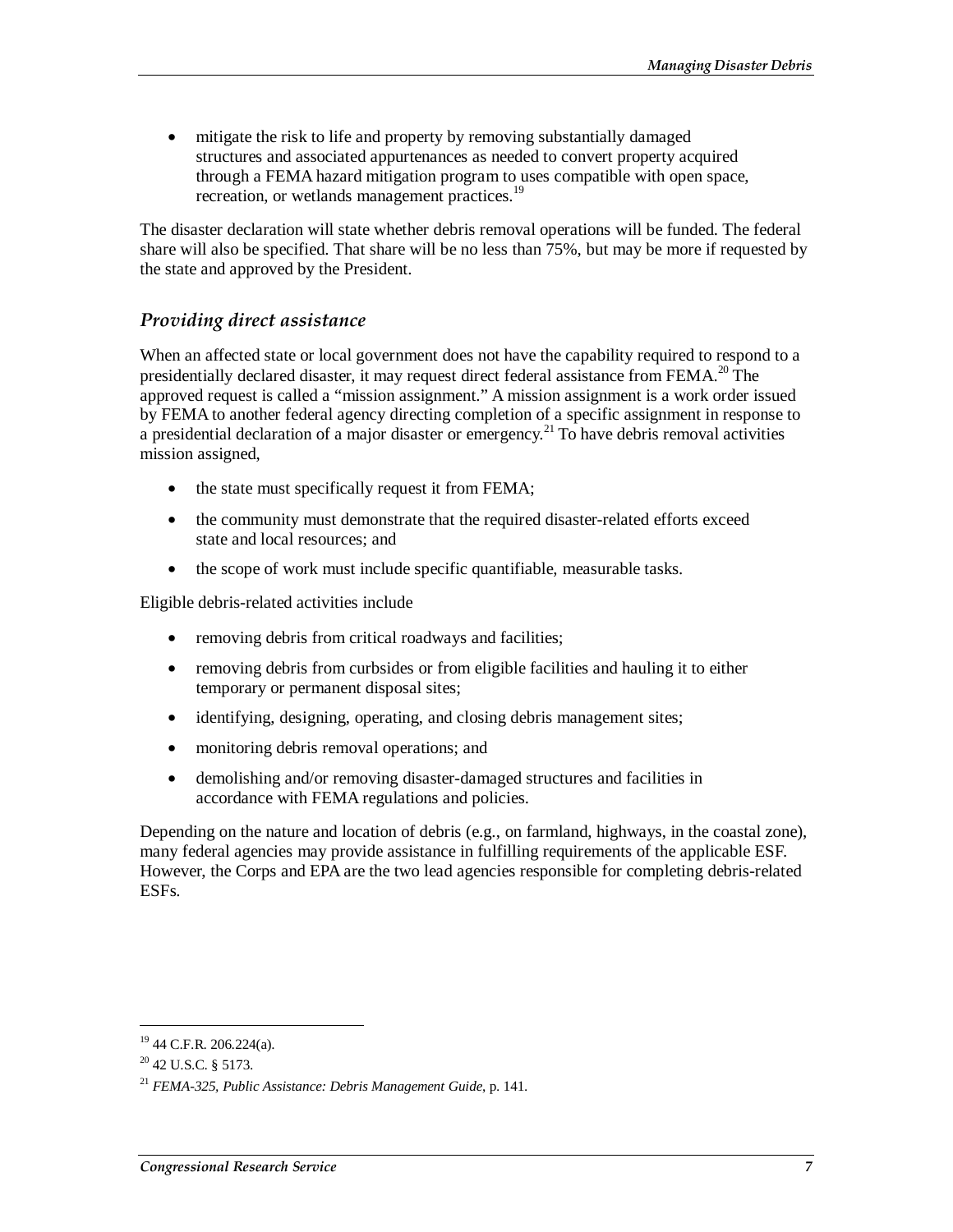#### **The Corps**

The Corps acts as the coordinator for ESF #3 (Public Works and Engineering). The Corps's mission includes right-of-way clearance, curbside pickup, private property debris removal, and property demolition. Included within its ESF #3 mission is providing personnel for the debris removal team, obtaining a contractor to execute the mission, and coordinating landfill and burn sites and the final disposal of debris. The management of contaminated debris is coordinated with EPA under ESF #10.

#### **EPA**

Under ESF #3, EPA assists local agencies in locating disposal sites for debris clearance activities and assists with contaminated debris management activities by coordinating and/or providing resources, assessments, data, expertise, technical assistance, monitoring, and other appropriate support.

EPA is the lead federal agency under ESF #10 (Oil and Hazardous Materials Response). Under the mission, FEMA funds EPA's retrieval and disposal of orphan tanks and drums and the collection of household hazardous waste; the collection of liquid and semi-liquid waste has also been tasked to ESF #10.

EPA generally works with other federal agencies (particularly the Corps), state agencies, and local governments to facilitate the collection, segregation, and management of waste. EPA may also provide guidance on such issues as burning debris, proper disposal of equipment that may contain PCBs, and proper handling and disposal of asbestos-containing debris.

### **State and Local Agency Roles**

The states help coordinate local government requests for federal assistance and work with FEMA to define the mission. The Corps coordinates with state representatives regarding operational issues. Alternatively, state or local governments may choose to accept the debris removal mission themselves and apply to FEMA for reimbursement.

Local agencies are responsible for providing Rights-of-Entry permits to allow the Corps or its contractors to enter private property for debris removal activities (within the Corps's authority), establishing criteria and procedures for classifying different types of debris, selecting disposal methods and approving disposal operations, condemning properties, providing demolition plans, and designating the appropriate type of landfill.

State environmental protection agencies or departments of environmental quality are the environmental regulatory arms of state governments. A state environmental agency may issue a declaration of emergency after a disaster. Such a declaration would specify how debris removal operations should be carried out for the particular disaster. For example, after Hurricane Katrina, the Louisiana Department of Environmental Quality expanded the definition of C&D waste to essentially allow the entire contents of flooded homes in New Orleans to be disposed of in C&D landfills. Each state is authorized to implement its own solid and hazardous waste management programs, including siting and permitting of debris disposal sites.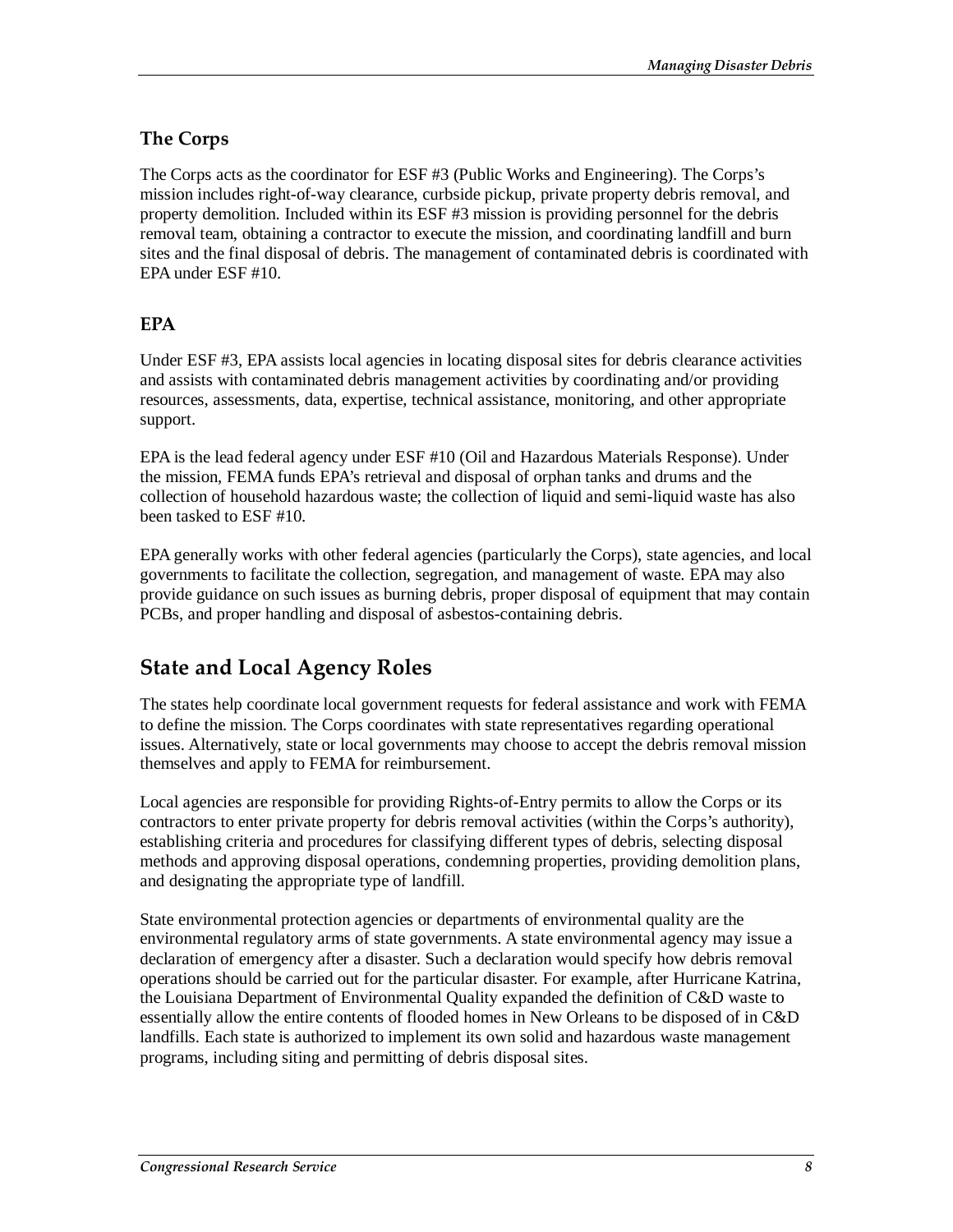## **Selected Challenges to Managing Disaster Debris**

There are many challenges to managing disaster debris, particularly if a region does not have a debris management plan in place. Some of these challenges include issues associated with managing large volumes of waste, ensuring the ability of property owners to return to an area and assist with cleanup, separating hazardous and nonhazardous waste, and managing asbestoscontaminated wastes.

## **Managing Large Volumes of Waste**

The logistics of managing tens of thousands or millions of cubic yards of waste form a daunting task, even when a community is prepared. When not prepared, a region must coordinate the physical removal of debris, and likely designate a temporary staging area to sort and separate the waste before determining the appropriate management method. If debris removal contractors have not already been identified, it may be time-consuming to find a sufficient number of waste haulers able or qualified to do the work.

Further, it is generally recommended that communities conserve landfill space as much as possible by reusing and recycling their disaster debris. However, this is an option only in so far as there are available markets for those materials.

### **Ensuring the Ability of Residents to Return to a Disaster Area**

In the event of widespread devastation to a region, the speed with which cleanup and rebuilding occurs may depend on how quickly debris on private property can be removed. Generally, debris removal from private property does not qualify for federal funding because it is considered a responsibility of individual property owners that may be covered by private insurance. However, if residents move disaster-generated debris to a public right-of-way (e.g., curbside), federal funding of debris removal may be available. Therefore, to a certain degree, the speed with which debris from private property is removed will depend upon the speed with which residents are able to return to the area and assist in the cleanup.

### **Separating Hazardous and Nonhazardous Wastes**

As discussed above, the separation of waste is also necessary to comply with existing local, state, and federal waste management regulations. To ensure that disaster debris is managed appropriately, returning residents are generally asked to separate debris as much as possible. If residents do not or are unable to separate their waste, waste management contractors or landfill operators may have to do so. Separating debris is a time-consuming, costly, and potentially dangerous process. Further, disaster debris may be mixed to the point that separation is either very difficult or essentially impossible (i.e., in flooding situations). This may mean that hazardous waste is mixed with nonhazardous waste and disposed of in a landfill not intended to hold such waste. As a result, the disposal site may pose a long-term threat to human health or the environment.